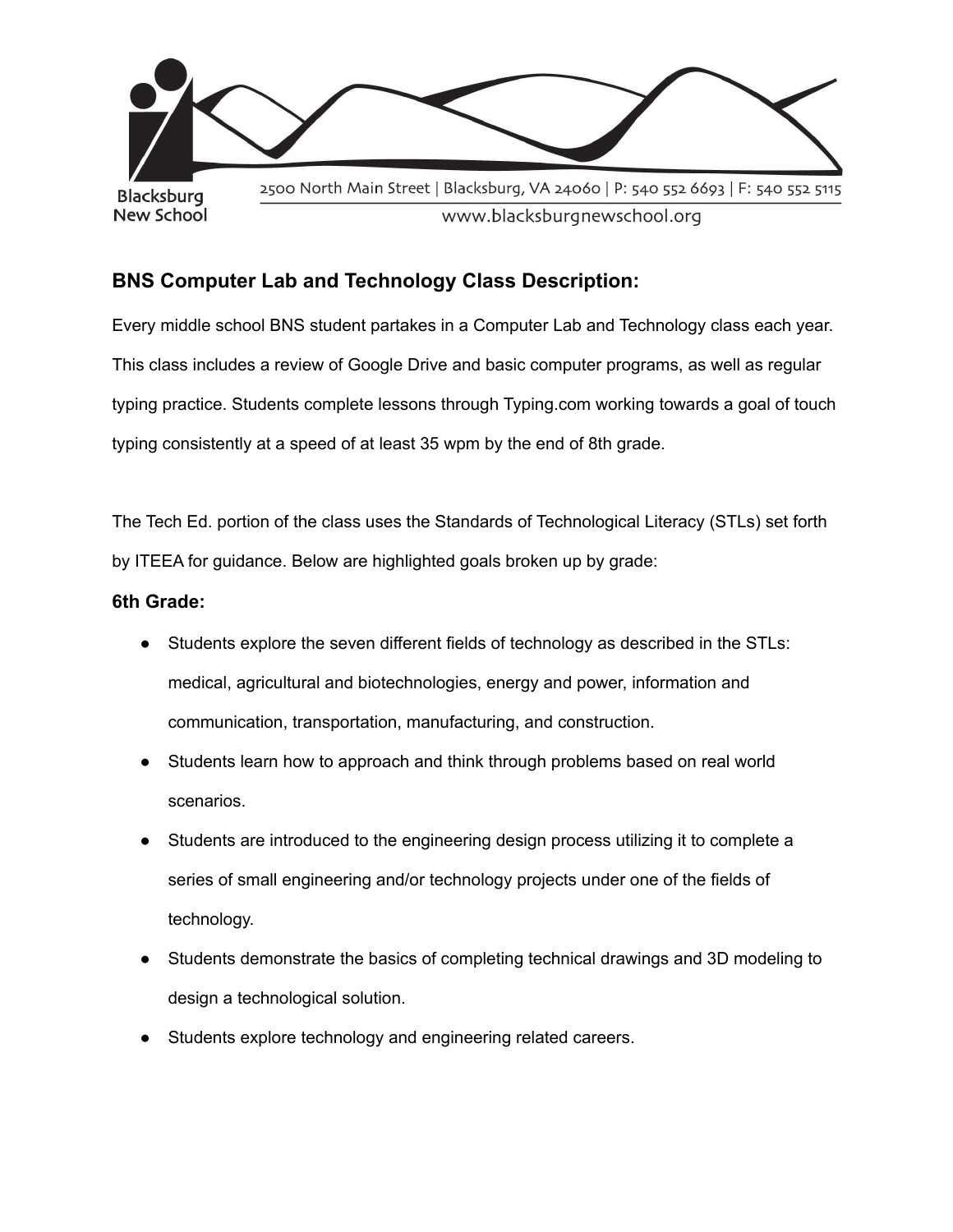

## **7th Grade:**

- Students develop problem solving skills by brainstorming solutions to real world scenarios.
- Students demonstrate the ability to use a design process to assess a problem and design a solution.
- Students evaluate how technological systems can be improved and evolve over time.
- By examining global engineering challenges, students explore the impact of technology in society.
- Students explore copyright and trademark laws, including Fair Use, evaluating their impacts on technology and modern society.

### **8th Grade:**

- Students continue to develop their ability to problem solve and use a design process while working to address open-ended problems.
- Students analyze the relationship between technology and society by discussing current events.
- Students examine how different fields of study work together towards a common goal.
- Students investigate using electronic and microcontroller systems.
- Students are presented opportunities to further explore different areas of technology and its uses based on their interest. These opportunities might include working in animation, game design, robotics, and video editing, as well as areas of engineering.